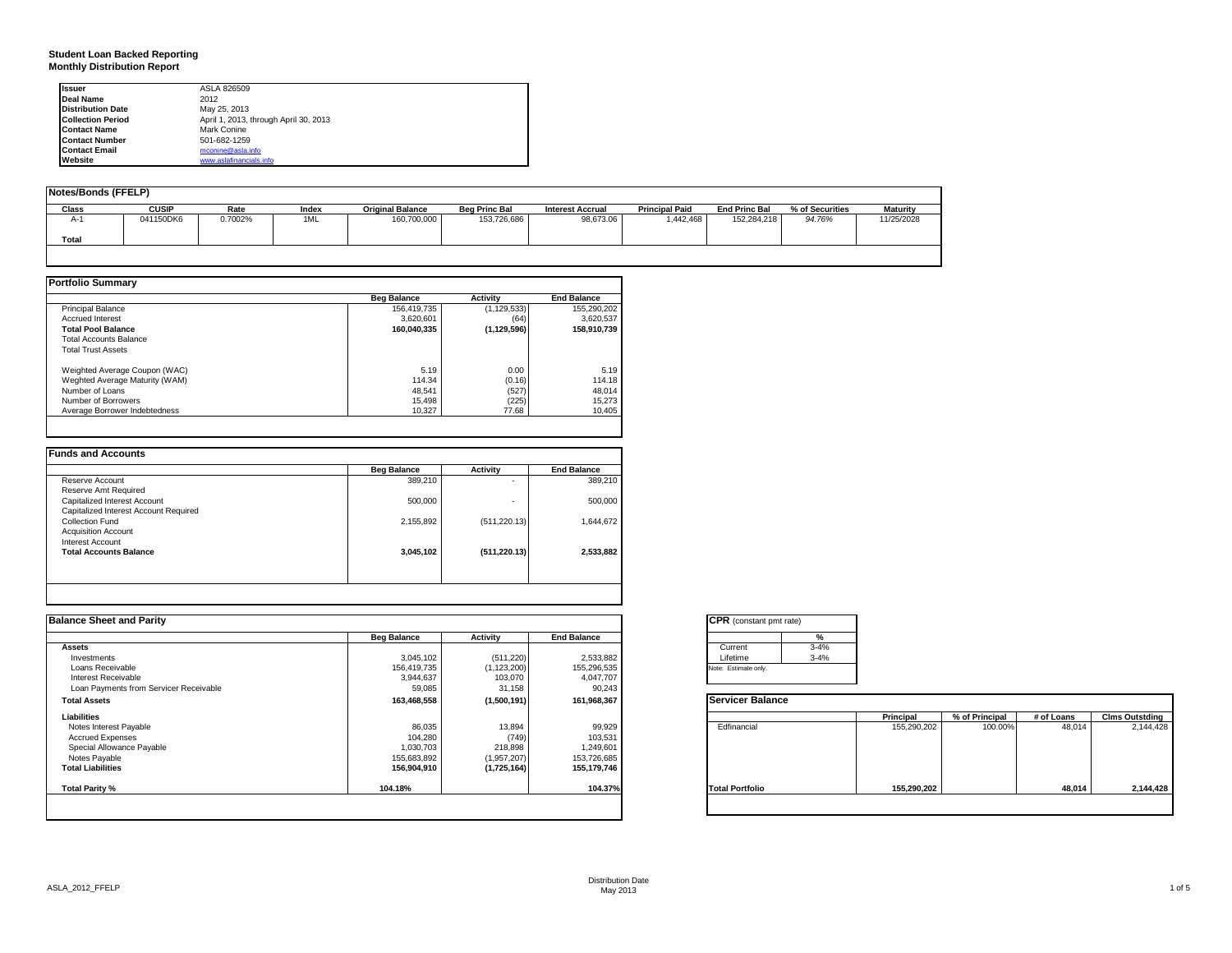| Portfolio by Loan Status                   |                  |                |                  |             |                  |                |                  |        |                  |             |
|--------------------------------------------|------------------|----------------|------------------|-------------|------------------|----------------|------------------|--------|------------------|-------------|
|                                            | # of Loans       |                | Principal        |             |                  | % of Principal | <b>WAC</b>       |        |                  | <b>WARM</b> |
|                                            | <b>Beginning</b> | Ending         | <b>Beginning</b> | Ending      | <b>Beginning</b> | Ending         | <b>Beginning</b> | Ending | <b>Beginning</b> | Ending      |
| In School                                  | 2,134            | 2,063          | 6,665,283        | 6,458,983   | 4.26%            | 4.16%          | 5.78             | 5.78   | 119.81           | 119.78      |
| Grace                                      | 902              | 879            | 2,637,781        | 2,547,962   | 1.69%            | 1.64%          | 5.81             | 5.84   | 116.85           | 116.79      |
| Repayment                                  |                  |                |                  |             |                  |                |                  |        |                  |             |
| Current                                    | 23,245           | 23,459         | 68,903,659       | 69,779,788  | 44.05%           | 44.94%         | 5.38             | 5.36   | 115.12           | 114.67      |
| 31-60 Days Delinquent                      | 1,686            | 1.669          | 6.155.784        | 5,571,986   | 3.94%            | 3.59%          | 5.22             | 5.30   | 119.16           | 116.66      |
| 61-90 Days Delinquent                      | 933              | 1,045          | 3,057,168        | 3,663,800   | 1.95%            | 2.36%          | 5.11             | 5.12   | 117.23           | 120.70      |
| 91-120 Days Delingent                      | 998              | 617            | 3.489.888        | 2,063,385   | 2.23%            | 1.33%          | 5.43             | 5.15   | 116.13           | 116.51      |
| 121-180 Days Delinquent                    | 1,032            | 1,109          | 3,395,415        | 3,770,569   | 2.17%            | 2.43%          | 5.21             | 5.45   | 113.22           | 114.94      |
| 181-270 Days Delinquent                    | 1,312            | 1,197          | 4,360,959        | 4,105,603   | 2.79%            | 2.64%          | 5.09             | 5.03   | 122.70           | 117.72      |
| 271+ Days Delinquent                       | 484              | 525            | 1,608,794        | 1,632,414   | 1.03%            | 1.05%          | 5.02             | 5.00   | 111.47           | 121.58      |
| <b>Total Repayment</b>                     | 29,690           | 29,621         | 90,971,667       | 90,587,544  | 58.16%           | 58.33%         | 5.33             | 5.33   | 115.73           | 115.35      |
| Forbearance                                | 5.444            | 5.194          | 22.062.050       | 21,653,550  | 14.11%           | 13.94%         | 5.29             | 5.30   | 121.25           | 123.50      |
| Deferment                                  | 10,051           | 9,680          | 32,979,347       | 31,992,870  | 21.08%           | 20.60%         | 5.11             | 5.13   | 117.27           | 116.48      |
| Claims in Progress                         | 203              | 438            | 682,685          | 1,585,553   | 0.44%            | 1.02%          | 5.01             | 5.15   | 109.75           | 109.17      |
| <b>Claims Denied</b>                       | 117              | 139            | 420,923          | 463,740     | 0.27%            | 0.30%          | 4.97             | 4.90   | 110.04           | 108.43      |
| <b>Total Portfolio</b>                     | 48,541           | 48.014         | 156,419,735      | 155,290,202 | 100.00%          | 100.00%        | 5.31             | 5.31   | 116.98           | 116.84      |
| (a) Footnotes                              |                  |                |                  |             |                  |                |                  |        |                  |             |
| (b) Footnotes                              |                  |                |                  |             |                  |                |                  |        |                  |             |
| <b>Delinguency Status</b>                  |                  |                |                  |             |                  |                |                  |        |                  |             |
|                                            | # of Loans       |                | Principal        |             |                  | % of Principal | <b>WAC</b>       |        |                  | <b>WARM</b> |
|                                            | <b>Beginning</b> | Ending         | <b>Beginning</b> | Ending      | <b>Beginning</b> | Ending         | <b>Beginning</b> | Ending | <b>Beginning</b> | Ending      |
| Current                                    | 23,245           | 23,459         | 68,903,659       | 69,779,788  | 75.74%           | 77.03%         | 5.38             | 5.36   | 115.12           | 114.67      |
| 31-60 Days Delinquent                      | 1,686            | 1,669          | 6,155,784        | 5,571,986   | 6.77%            | 6.15%          | 5.22             | 5.30   | 119.16           | 116.66      |
| 61-90 Days Delinquent                      | 933              | 1,045          | 3,057,168        | 3,663,800   | 3.36%            | 4.04%          | 5.11             | 5.12   | 117.23           | 120.70      |
| 91-120 Days Delingent                      | 998              | 617            | 3,489,888        | 2,063,385   | 3.84%            | 2.28%          | 5.43             | 5.15   | 116.13           | 116.51      |
| 121-180 Days Delinquent                    | 1,032            | 1,109          | 3,395,415        | 3,770,569   | 3.73%            | 4.16%          | 5.21             | 5.45   | 113.22           | 114.94      |
| 181-270 Days Delinquent                    | 1,312            | 1.197          | 4,360,959        | 4,105,603   | 4.79%            | 4.53%          | 5.09             | 5.03   | 122.70           | 117.72      |
| 271+ Days Delinquent                       | 484              | 525            | 1,608,794        | 1,632,414   | 1.77%            | 1.80%          | 5.02             | 5.00   | 111.47           | 121.58      |
| <b>Total Portfolio in Repayment</b>        | 29,690           | 29,621         | 90,971,667       | 90,587,544  | 100.00%          | 100.00%        | 5.33             | 5.33   | 115.73           | 115.35      |
|                                            |                  |                |                  |             |                  |                |                  |        |                  |             |
| Portfolio by Loan Type                     |                  |                |                  |             |                  |                |                  |        |                  |             |
|                                            | # of Loans       |                | Principal        |             |                  | % of Principal | <b>WAC</b>       |        |                  | <b>WARM</b> |
|                                            | <b>Beginning</b> | Ending         | <b>Beginning</b> | Ending      | <b>Beginning</b> | Ending         | <b>Beginning</b> | Ending | <b>Beginning</b> | Ending      |
| Subsidized Consolidation Loans             |                  |                |                  |             |                  |                |                  |        |                  |             |
| Unsubsidized Consolidation Loans           |                  |                |                  |             |                  |                |                  |        |                  |             |
| Subsidized Stafford Loans                  | 26,977           | 26,686         | 73,812,979       | 73,234,718  | 47.19%           | 47.16%         | 5.16             | 5.16   | 115.50           | 115.38      |
| Unsubsidized Stafford Loans                | 19,751           | 19,544         | 75,661,634       | 75,261,694  | 48.37%           | 48.47%         | 5.22             | 5.22   | 120.94           | 120.77      |
| PLUS/GradPLUS Loans                        | 1,813            | 1,784          | 6,945,121        | 6,793,790   | 4.44%            | 4.37%          | 7.75             | 7.76   | 89.73            | 89.12       |
| <b>SLS Loans</b>                           |                  |                |                  |             |                  |                |                  |        |                  |             |
| <b>Total Portfolio</b>                     | 48.541           | 48.014         | 156.419.735      | 155.290.202 | 100.00%          | 100.00%        | 5.31             | 5.31   | 116.98           | 116.84      |
|                                            |                  |                |                  |             |                  |                |                  |        |                  |             |
| Portfolio by Program Type                  |                  |                |                  |             |                  |                |                  |        |                  |             |
|                                            | # of Loans       |                | Principal        |             |                  | % of Principal | <b>WAC</b>       |        |                  | <b>WARM</b> |
|                                            | <b>Beginning</b> | Ending         | <b>Beginning</b> | Ending      | <b>Beginning</b> | Ending         | <b>Beginning</b> | Ending | <b>Beginning</b> | Ending      |
| Graduate / 4-Year Loans                    | 37,321           | 36,893         | 126,667,048      | 125,657,286 | 80.98%           | 80.92%         | 5.30             | 5.30   | 117.95           | 117.74      |
| 2-Year Loans                               | 10,231           | 10,140         | 27,427,214       | 27,307,507  | 17.53%           | 17.58%         | 5.31             | 5.31   | 112.86           | 113.04      |
| Proprietary / Technical / Vocational Loans | 987              | 979            | 2,322,076        | 2,322,053   | 1.48%            | 1.50%          | 5.34             | 5.34   | 113.23           | 112.86      |
| Unknown (Consolidation) Loans              |                  |                |                  |             |                  |                |                  |        |                  |             |
| Other Loans                                |                  | $\overline{2}$ | 3,397            | 3,357       | 0.0022%          | 0.0022%        | 6.80             | 6.80   | 82.81            | 82.99       |
| <b>Total Portfolio</b>                     | 48.541           | 48.014         | 156.419.735      | 155.290.202 | 100.00%          | 100.00%        | 5.31             | 5.31   | 116.98           | 116.84      |
|                                            |                  |                |                  |             |                  |                |                  |        |                  |             |
|                                            |                  |                |                  |             |                  |                |                  |        |                  |             |
| <b>Portfolio Indices</b>                   |                  |                |                  |             |                  |                |                  |        |                  |             |
|                                            | # of Loans       |                | Principal        |             |                  | % of Principal |                  |        |                  |             |
|                                            | <b>Beginning</b> | Ending         | <b>Beginning</b> | Ending      | <b>Beginning</b> | Ending         |                  |        |                  |             |

Fixed Loans 28,072 27,782 100,937,142 100,301,924 64.53% 64.59%

*(a) Footnotes (b) Footnotes*

**Student Loan Backed Reporting Monthly Distribution Report**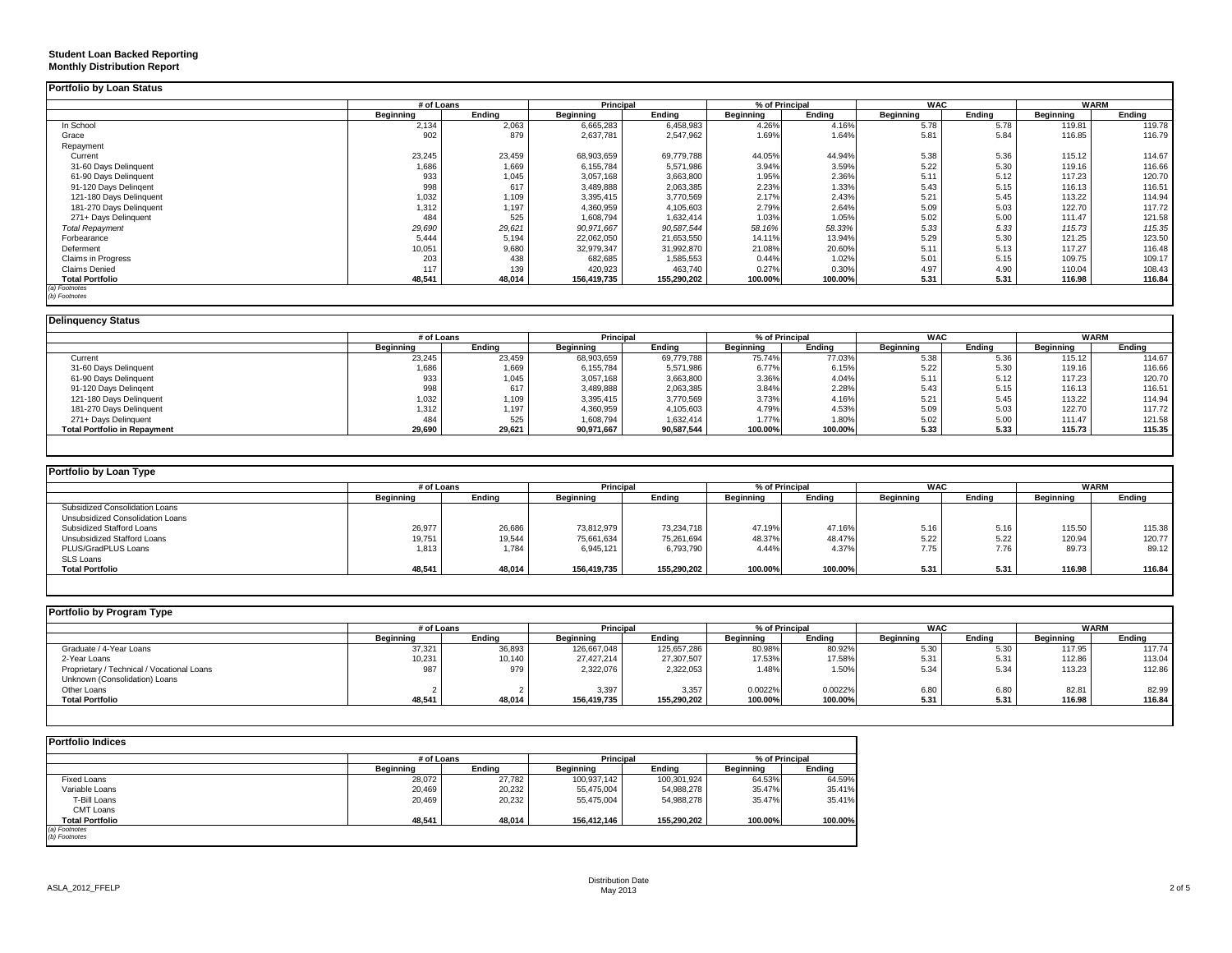**Collection Activity**

**Distribution Date** May 28, 2013<br> **Collection Period** May 28, 2013<br> **Collection Period** April 1, 2013, through Apr April 1, 2013, through April 30, 2013

| <b>Collection Account</b>                                                                    | as of 4/30/2013 |
|----------------------------------------------------------------------------------------------|-----------------|
| Beginning Balance - April 1, 2013                                                            | 2,155,892       |
| <b>Collection Account Received</b>                                                           | 1,646,557       |
| Reserve Account                                                                              |                 |
| <b>Excess of Required Reserve Account</b>                                                    |                 |
| Transfer from Reserve Fund (to meet DSR requirement)                                         |                 |
| Interest on Investment Earnings                                                              | 251             |
| <b>Acquisition Account</b>                                                                   |                 |
| <b>Payments from Guarantor</b>                                                               |                 |
| Prior Quarter's Allocations or Adjustments                                                   |                 |
| Prepayments                                                                                  |                 |
| Special Allowance Payable to Department of Education                                         |                 |
| <b>Consolidation Rebate Fees</b>                                                             |                 |
| <b>Transfer from Capitalized Interest Fund</b>                                               |                 |
| Principal payments, interest payments, administration fees, servicing fees, and trustee fees | (2, 158, 028)   |
| Transfer to Department Rebate Fund                                                           |                 |
| <b>Total Available Funds</b>                                                                 | 1,644,672       |

| <b>Fees Due for Current Period</b>                                            | as of 4/30/2013  |
|-------------------------------------------------------------------------------|------------------|
| Indenture Trustee Fees<br><b>Servicing Fees</b><br><b>Administration Fees</b> | 90,590<br>12,941 |
| Late Fees<br><b>Other Fees</b>                                                |                  |
| <b>Total Fees</b>                                                             | 103,531          |

| <b>ICumulative Default Rate</b>                                                                     | as of 4/30/2013 |
|-----------------------------------------------------------------------------------------------------|-----------------|
|                                                                                                     |                 |
| Current Period Defaults (\$)                                                                        | 1,087,575.29    |
| Cumulative Defaults (\$)                                                                            | 3,770,603.30    |
| Cumulative Default (% of original pool balance)                                                     | 2.35%           |
| Cumulative Default (% of cumulative entered repayment balance) <sup>a</sup>                         | 2.58%           |
| Current Period Payments (Recoveries) from Guarantor (\$)                                            | 35,071.48       |
| Current Period Borrower Recoveries (\$)                                                             | n/a             |
| Cumulative Recoveries (\$) <sup>b</sup>                                                             | 1,992,680.89    |
| Cumulative Recovery Rate (%)                                                                        | 52.85%          |
| Cumulative Net Loss Rate (%)                                                                        | 1.11%           |
| Servicer Reject Rate (FFELP) (%)                                                                    |                 |
| Cumulative Servicer Reject Rate (FFELP) (%)                                                         |                 |
| Repayment balance includes all repayment loans with the exception of balances in claim status<br>a) |                 |
| Cumulative Recoveries includes 97% of claims in progress balances<br>b)                             |                 |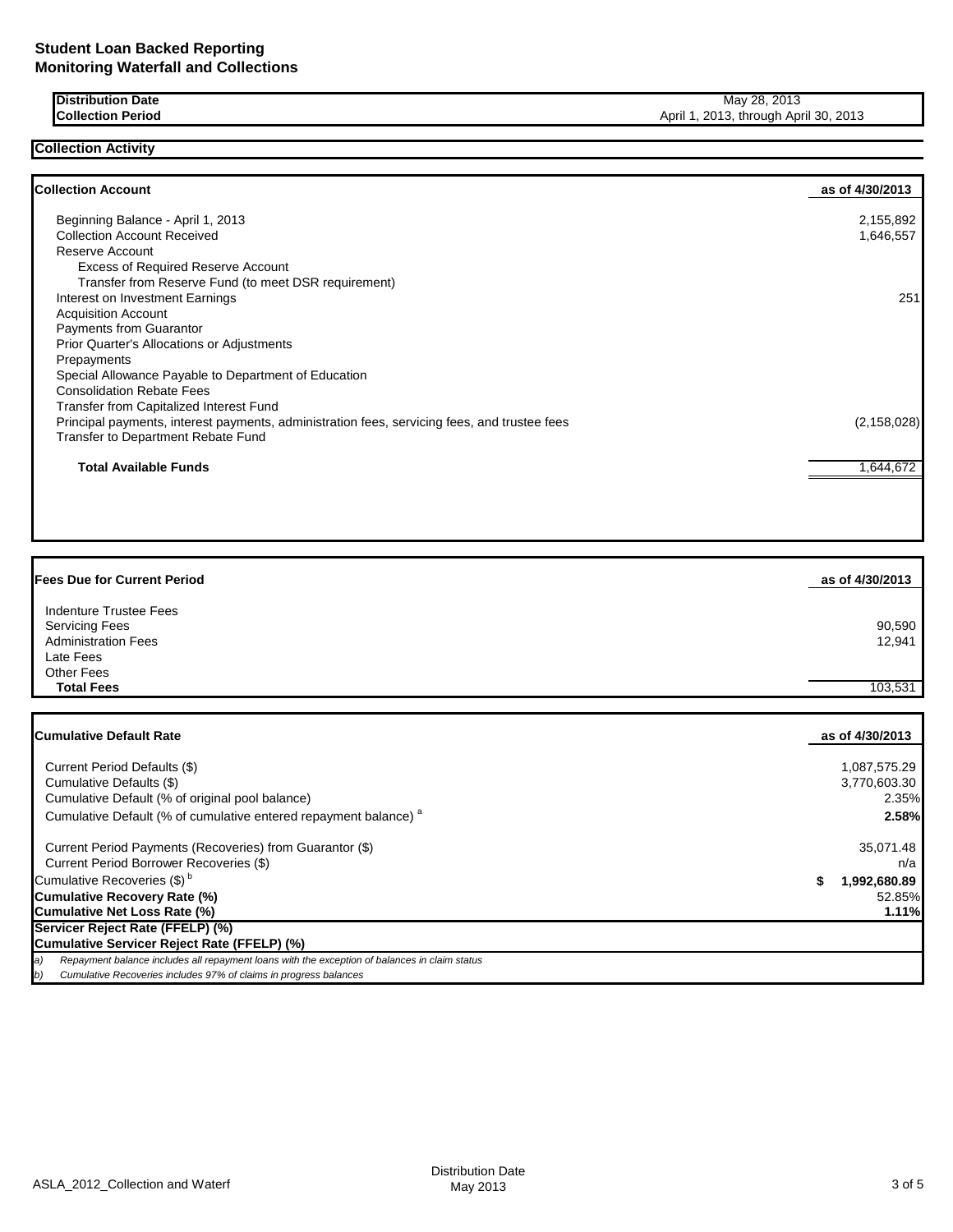| Waterfall Activity |
|--------------------|
|--------------------|

| <b>Waterfall for Distribution</b>                                                         | <b>Amount Due</b> | <b>Amount Remaining</b> |
|-------------------------------------------------------------------------------------------|-------------------|-------------------------|
| <b>Total Available Funds</b>                                                              |                   | 1,644,672               |
| <b>First:</b> Payments required under any Joint Sharing Agreement                         |                   |                         |
| <b>Second: Trustee Fees</b>                                                               |                   |                         |
| <b>Third:</b> Servicing Fees and Backup Servicing Fees                                    | 90,590            | 1,554,082               |
| <b>Fourth: Administration Fees</b>                                                        | 12,941            | 1,541,141               |
| <b>Fifth: Noteholder Interest</b>                                                         | 98,673            | 1,442,468               |
| Sixth: Reinstate the balance of the Reserve Fund up to the Specified Reserve Fund Balance |                   |                         |
| Seventh: Noteholder Principal, until paid in full                                         | 1,442,468         | (0)                     |
|                                                                                           |                   |                         |

| <b>Principal and Interest Distributions</b> | Class A-1 |
|---------------------------------------------|-----------|
| <b>Quarterly Interest Due</b>               | 98,673    |
| Quarterly Interest Paid                     | 98,673    |
| <b>Interest Shortfall</b>                   |           |
| Interest Carryover Due                      |           |
| Interest Carryover Paid                     |           |
| <b>Interest Carryover</b>                   |           |
| Quarterly Principal Distribution Amount     | 1,442,468 |
| Quarterly Principal Paid                    | 1,442,468 |
| Shortfall                                   |           |
| <b>Total Distribution Amount</b>            | 1,541,141 |
|                                             |           |